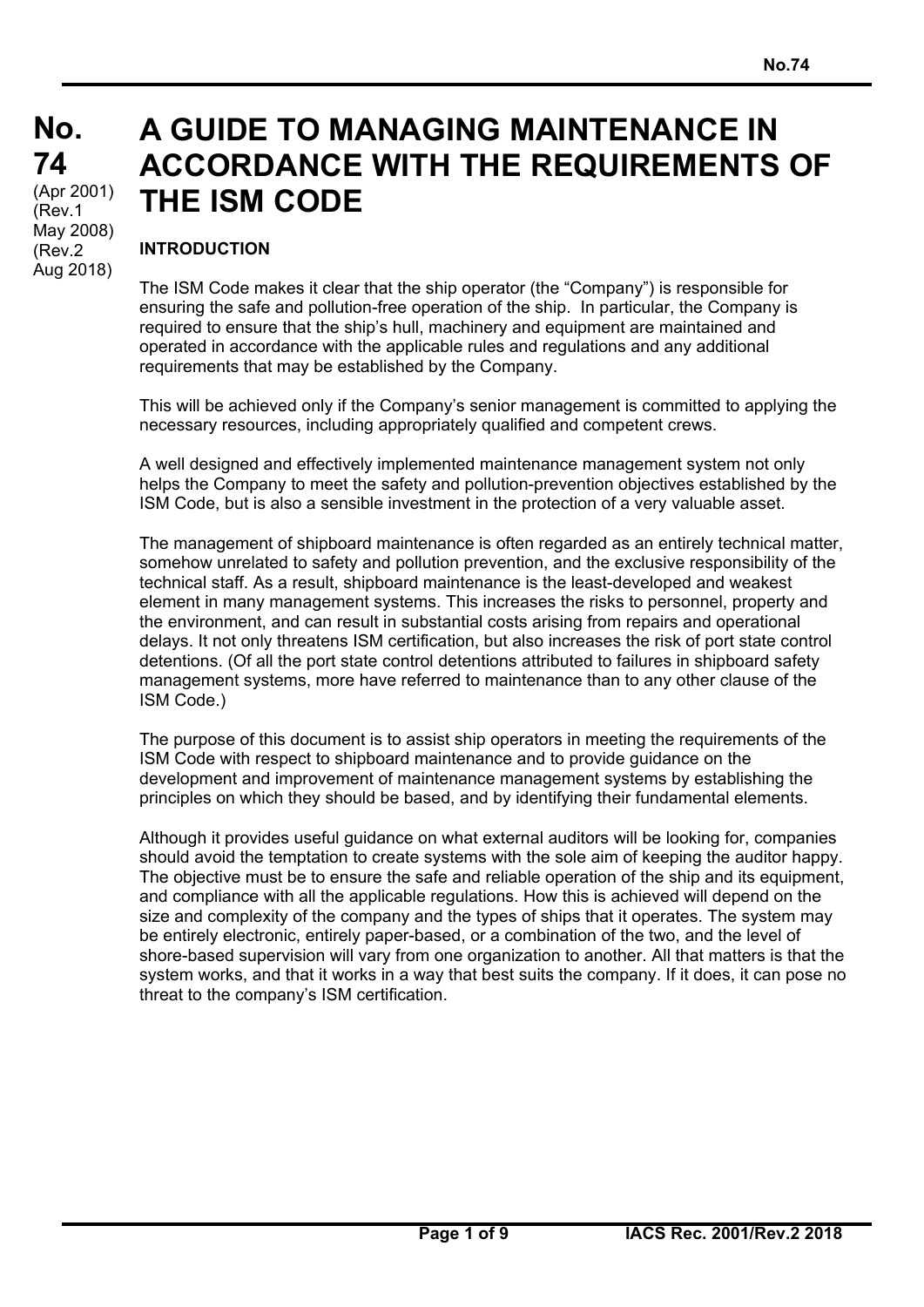#### **1. WHAT THE CODE SAYS ABOUT MAINTENANCE**

Paragraph 10.1 of the ISM Code states, *"The Company should establish procedures to ensure that the ship is maintained in conformity with the provisions of the relevant rules and regulations and with any additional requirements which may be established by the Company"*.

The procedures should be documented, and should ensure that applicable statutory, class, international (e.g. SOLAS, MARPOL) and port state requirements are met, and that compliance is maintained in the intervals between third-party surveys and audits.

The maintenance procedures should also include any additional requirements established by the Company. These may arise, for example, from an analysis of the maintenance histories of machinery and equipment, from the particular demands of a ship's operations, or from a manufacturer's recommendations.

It is important to remember that these requirements apply as much to the maintenance of the hull, the deck machinery and the life-saving and fire-fighting equipment as they do to engine room items.

Compliance with the requirements of the ISM Code with respect to the maintenance of the ship and its equipment involves more than meeting the specific requirements of clause 10.

Several other clauses also apply to this activity, as they do to all others. Examples are:

1.2 OBJECTIVES

**No.** 

**74**  (cont)

> What are the company's objectives with respect to safety and pollution prevention? How successful are the maintenance procedures in contributing to the achievement of those objectives?

- 4 DESIGNATED PERSON(S) How effective is the designated person in verifying an efficient flow of maintenancerelated information between the office and the ships, and in securing adequate resources to support shipboard maintenance, (in particular, the prompt provision of spares and consumables)?
- 6 RESOURCES AND PERSONNEL Is the company's management committed to the provision of adequate resources to enable prompt and satisfactory maintenance to be carried out? Have inspection and maintenance responsibilities been assigned to adequately qualified and trained members of staff?
- 9 REPORTS AND ANALYSIS OF NON-CONFORMITIES, ACCIDENTS AND HAZARDOUS OCCURRENCES

 Are system non-conformities, accidents and hazardous occurrences being properly reported and investigated? Is appropriate corrective action being implemented? The Company should be concerned not only with responding to the immediate consequences of an accident or removing the hazard, but also with identifying the underlying causes of the incident and making the technical and management system changes that are necessary to prevent recurrence. Terms such as 'defect', 'nonconformity', 'incident' and 'hazardous occurrence' should be carefully defined to ensure that the appropriate type and grade of event will be reported.

11 DOCUMENTATION

 $\overline{a}$ 

 Are the publication, amendment and distribution of maintenance procedures and other essential documents properly controlled?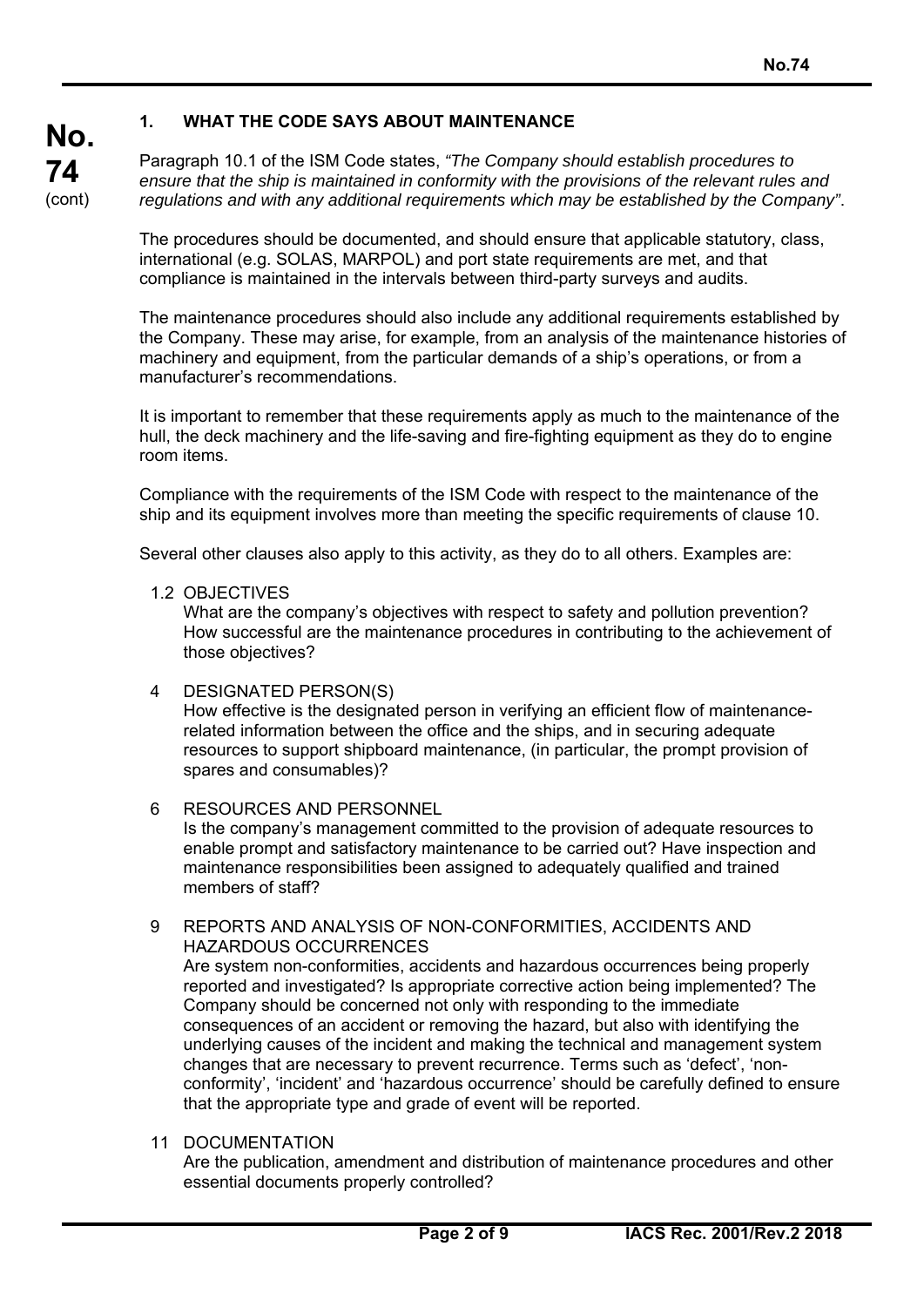## **No. 74**  (cont)

#### 12 COMPANY VERIFICATION, REVIEW AND EVALUATION

 Is appropriately analyzed and summarized vessel performance and maintenance information being included in the shipboard and company reviews of the effectiveness of the management system? Are these reviews beneficial in terms of generating improvements in the management of maintenance?

#### *Compliance with relevant rules and regulations*

Clause 1.2.3 states,

 $\overline{a}$ 

*"The safety-management system should ensure:* 

- *.1 compliance with mandatory rules and regulations; and*
- *.2 that applicable codes, guidelines and standards recommended by the Organization, Administrations, classification societies and marine industry organizations are taken into account."*

Procedures should be in place to control such documents. In other words, the appropriate rules, regulations, codes, guidelines and standards must be made available to those departments and people whose activities are governed by them. They should be of the appropriate edition or revision, and significant changes should be identified and distributed accordingly. The procedures should contain provision for ensuring that obsolete documents do not come into use inadvertently.

#### *Reporting and investigation of technical deficiencies and non-conformities*

Clause 10.2 of the ISM Code states that the company should ensure that any non-conformity is reported, with its possible cause, if known, and that appropriate corrective action is taken.

(In this context, "non-conformity" should be taken to mean a technical deficiency which is a defect in, or failure in the operation of, a part of the ship's structure or its machinery, equipment or fittings. See also clause 9 of the ISM Code.)

Problems reported may be discovered during routine technical inspections or maintenance, following a breakdown or an accident, or at any other time.

The Company's responses should be aimed not only at the rectification of the immediate technical deficiency, but also at addressing the underlying maintenance management system failures (non-conformities) that led to the problem in the first place. *Any lessons learned from the investigation of these failures should be examined for their applicability to other ships in the fleet, and the resulting trends and patterns should be used to identify opportunities for continual improvement.*

The fundamental elements of an effective defect- or non-conformity investigation process are shown in the following diagram. Note that it is not enough simply to take corrective action. The effectiveness of such action must be verified.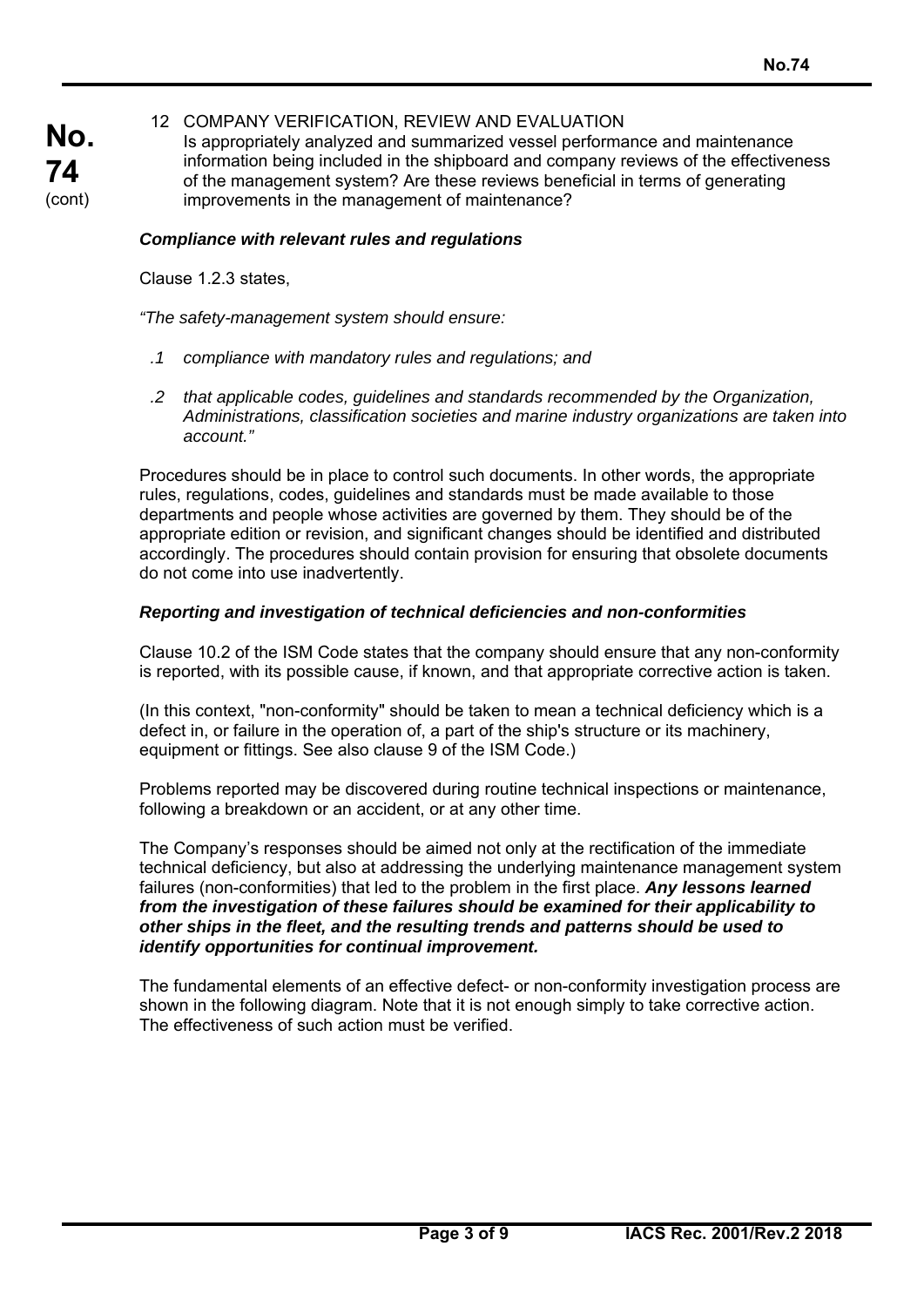

 $\overline{a}$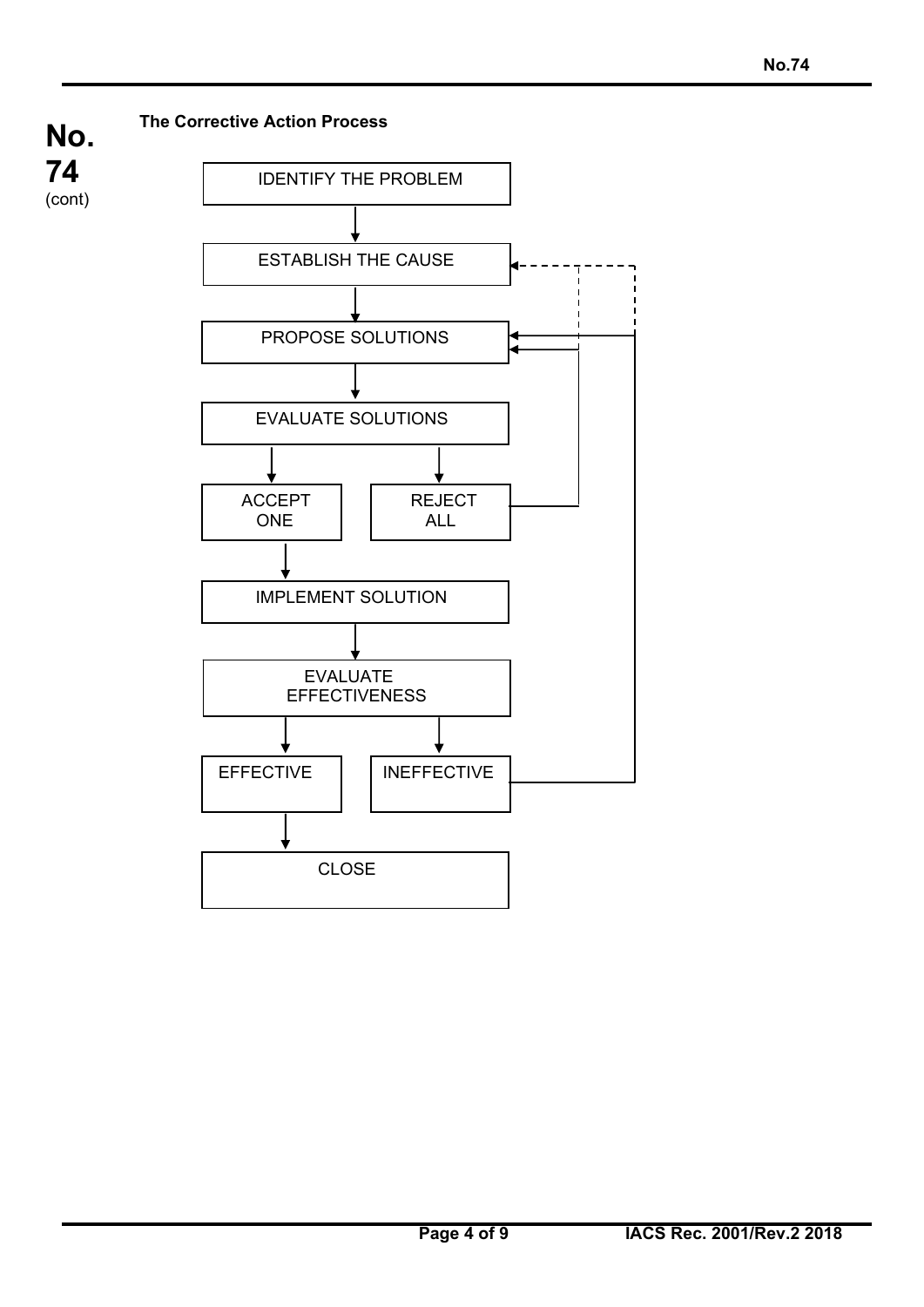An effective maintenance management system will be the result of an assessment by the Company of the associated risks. In undertaking such an assessment, the Company should take into account the following:

i) the maintenance recommendations and specifications of the equipment manufacturer;

- ii) the history of the equipment, including failures, defects and damage, and the corresponding remedial action;
- iii) the results of third-party inspections;
- iv) the age of the ship;
- v) identified critical equipment or systems;
- vi) the consequences of the failure of the equipment on the safe operation of the ship.

#### **2. A SYSTEMATIC APPROACH TO MAINTENANCE**

A systematic approach to maintenance will begin with the establishment of a comprehensive asset register or a database of machinery, equipment and fittings. It will be based on the risk assessment described above, and will include:

- i) the establishment of maintenance intervals;
- ii) the definition of the methods and frequency of inspection;
- iii) the specification of the type of inspection and measuring equipment to be used, and the accuracy required of it;
- iv) the establishment of appropriate acceptance criteria (pass/fail);
- v) the assignment of responsibility for inspection activities to appropriately qualified personnel;
- vi) the assignment of responsibility for maintenance activities to appropriately qualified personnel;
- vii) the clear definition of reporting requirements and mechanisms.

#### **Maintenance intervals**

Maintenance intervals should be established based on the following:

- i) manufacturers' recommendations and specifications;
- ii) condition monitoring techniques (i.e. lube oil analysis, vibration analysis), where used as part of an approved condition monitoring or condition based maintenance scheme.
- iii) practical experience in the operation and maintenance of the ship and its machinery, including historical trends in the results of routine inspections, and in the nature and rates of failures;
- iv) the use to which the equipment is put continuous, intermittent, stand-by, or emergency;
- v) practical or operational restrictions, e.g. maintenance that can be performed only in drydock;
- vi) intervals specified as part of class, convention, administration and company requirements;
- vii) the need for regular testing of standby arrangements.

#### **Inspections**

 $\overline{a}$ 

Procedures for planned inspection routines should be written to include the following:

- i) acceptance criteria (e.g. pass/fail, tolerances);
- ii) the use of suitable measuring and testing equipment of the required accuracy;
- iii) the calibration of the measuring and testing equipment to the appropriate standards.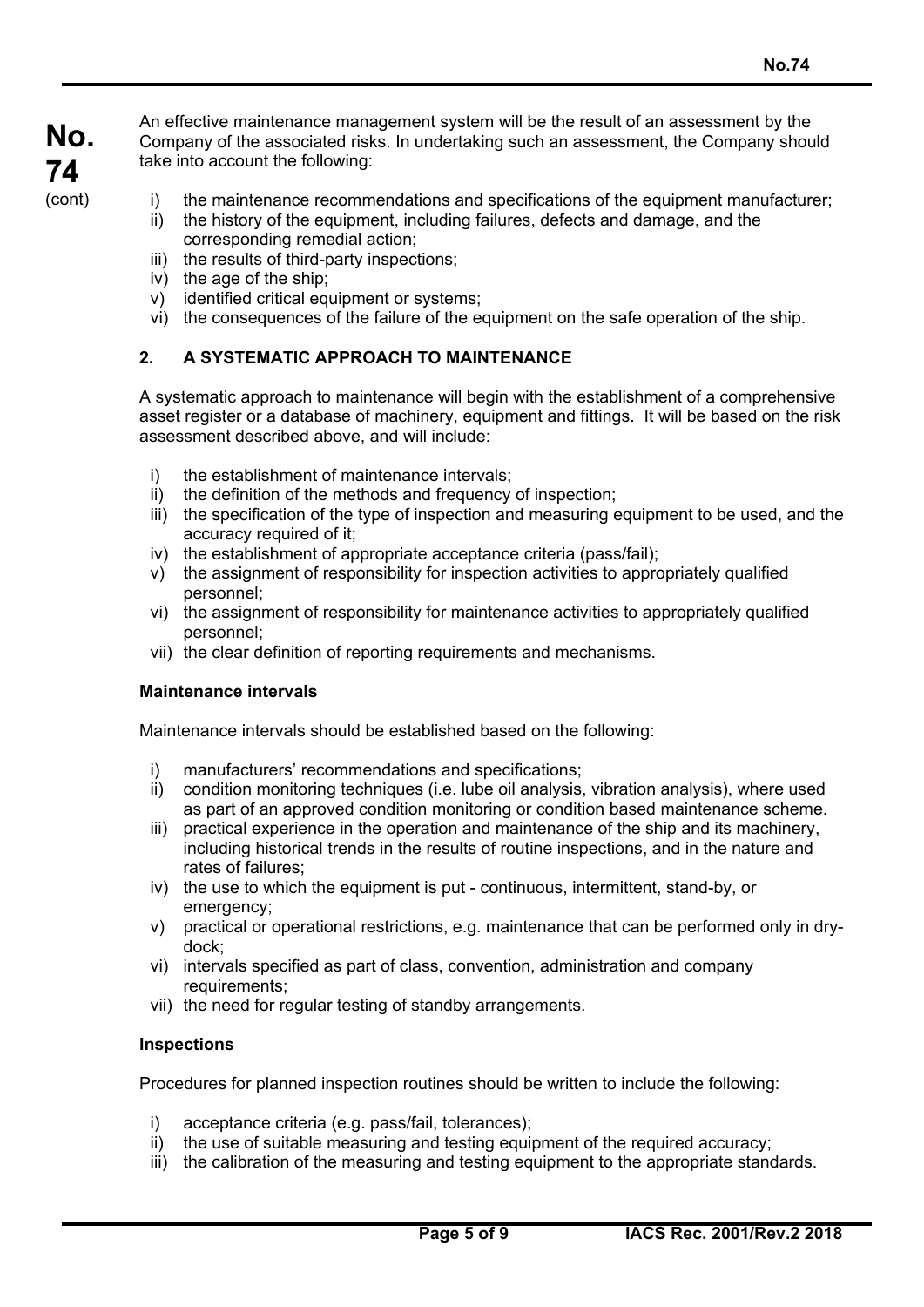**No. 74**  (cont)

The following are examples of the types of inspection and test that may be employed:

- i) visual
- ii) vibration
- iii) pressure
- iv) temperature
- v) electrical
- vi) load

 $\overline{a}$ 

vii) water tightness

## **Inspection methods**

Where appropriate, checklists should be developed to ensure that inspection, test, measurements and maintenance activities are performed in accordance with the procedures, and at the specified intervals. These checklists may be developed from manufacturers' recommendations or specifications.

## **Permit-to-work systems**

Where appropriate, permit-to-work systems should be employed to ensure that inspections and maintenance activities are carried out safely. A well designed permit-to-work procedure will amount to a risk assessment, carried out before any hazardous activity is undertaken. As a result of the assessment, controls will be imposed to eliminate or reduce the risks involved. These may include, among other things, an assessment of the environment in which the work will take place and adjacent areas and compartments (especially for hot work), the isolation of electrical circuits or the draining of pipes and tanks, the provision of appropriate and well maintained tools and equipment, the assignment of qualified and experienced personnel, stand-by and emergency arrangements.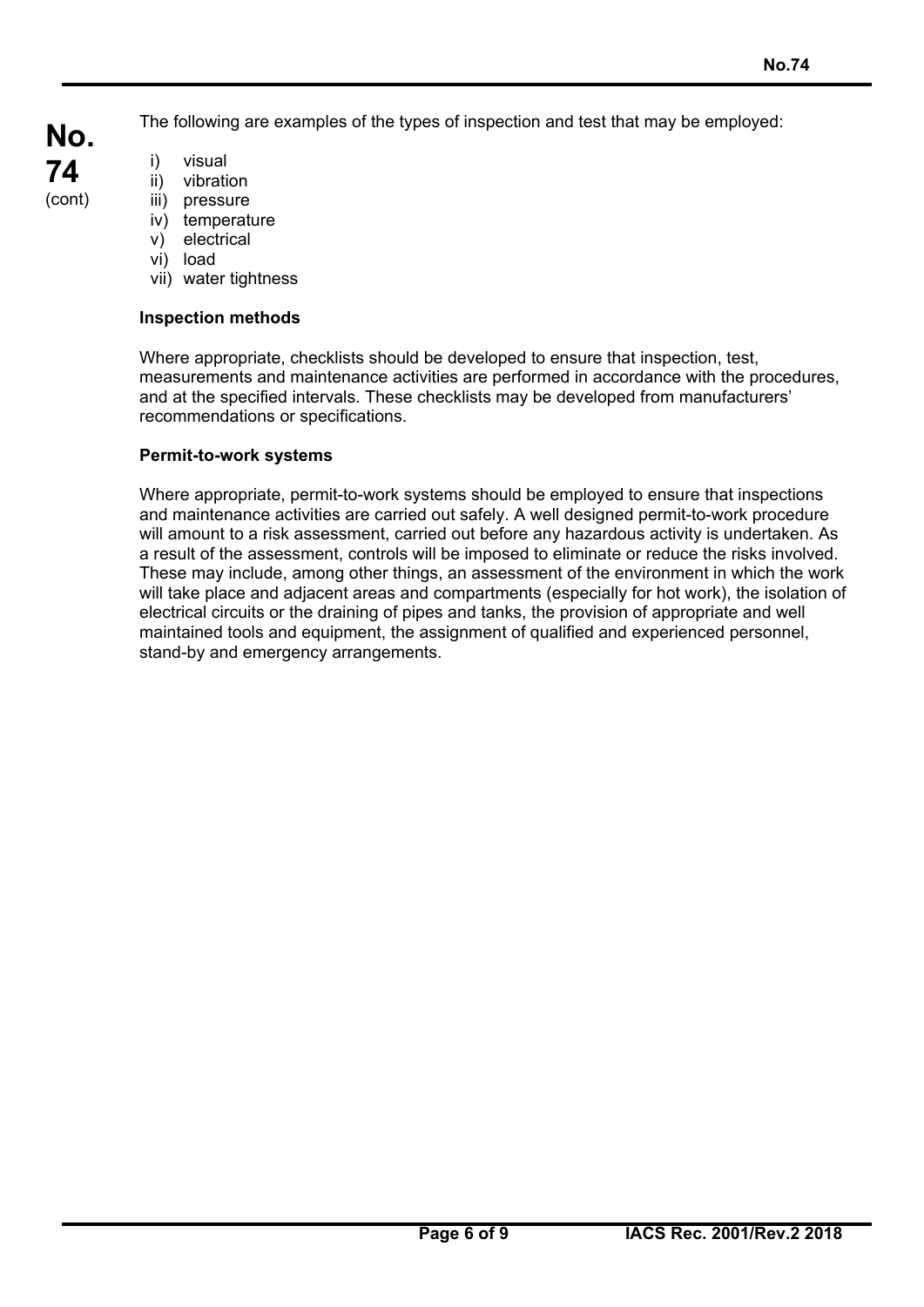$\overline{a}$ 

## **3. WHAT RECORDS SHOULD BE KEPT (and what use can we make of them?)**

Records kept to demonstrate compliance with the company's maintenance procedures, and their effectiveness, may be divided into two broad categories:

#### **A. Externally-generated records**

Class records, reports and certificates Statutory records, reports and certificates Port State Control reports Reports of vetting organizations Condition monitoring reports, where applicable

#### **B. Internally-generated records**

Records of routine shipboard inspections Records of maintenance work carried out Records of the testing of stand-by and other critical equipment Records of the testing of alarms and emergency shut-downs Condition monitoring reports, where applicable Superintendents' visit and inspection reports Internal and third party audit reports Reports of non-conformities, accidents and hazardous occurrences Records of the implementation and verification of corrective action Spare part requests, acknowledgements, delivery notes etc.

As well as providing evidence of compliance with procedures, the records generated by shipboard maintenance activities may also be seen as a database from which to extract valuable management information.

For example, the appropriate analysis of records of inspections, defects, non-conformities and corrective actions may yield information that could lead to changes in inspection and planned maintenance intervals, thereby reducing unnecessary work and the frequency of failures. The same analysis could permit the identification of trends or repetitive problems that require further investigation and longer-term solutions.

The proper filing and review of non-conformities, reports of accidents and hazardous occurrences, defect reports and spare-part requests permit the efficient control of follow-up and verification activities.

### **4. THE IDENTIFICATION AND TESTING OF 'CRITICAL' EQUIPMENT**

Clause 10.3 of the ISM Code states, *"The Company should establish procedures in its SMS to identify equipment and technical systems the sudden operational failure of which may result in hazardous situations. The SMS should provide for specific measures aimed at promoting the reliability of such equipment or systems. These measures should include the regular testing of stand-by arrangements and equipment or technical systems that are not in continuous use".* 

The list of 'critical' equipment and systems will vary according to the type of ship and the operations in which it is engaged. When the equipment has been identified, appropriate tests and other procedures should be developed to ensure its reliability.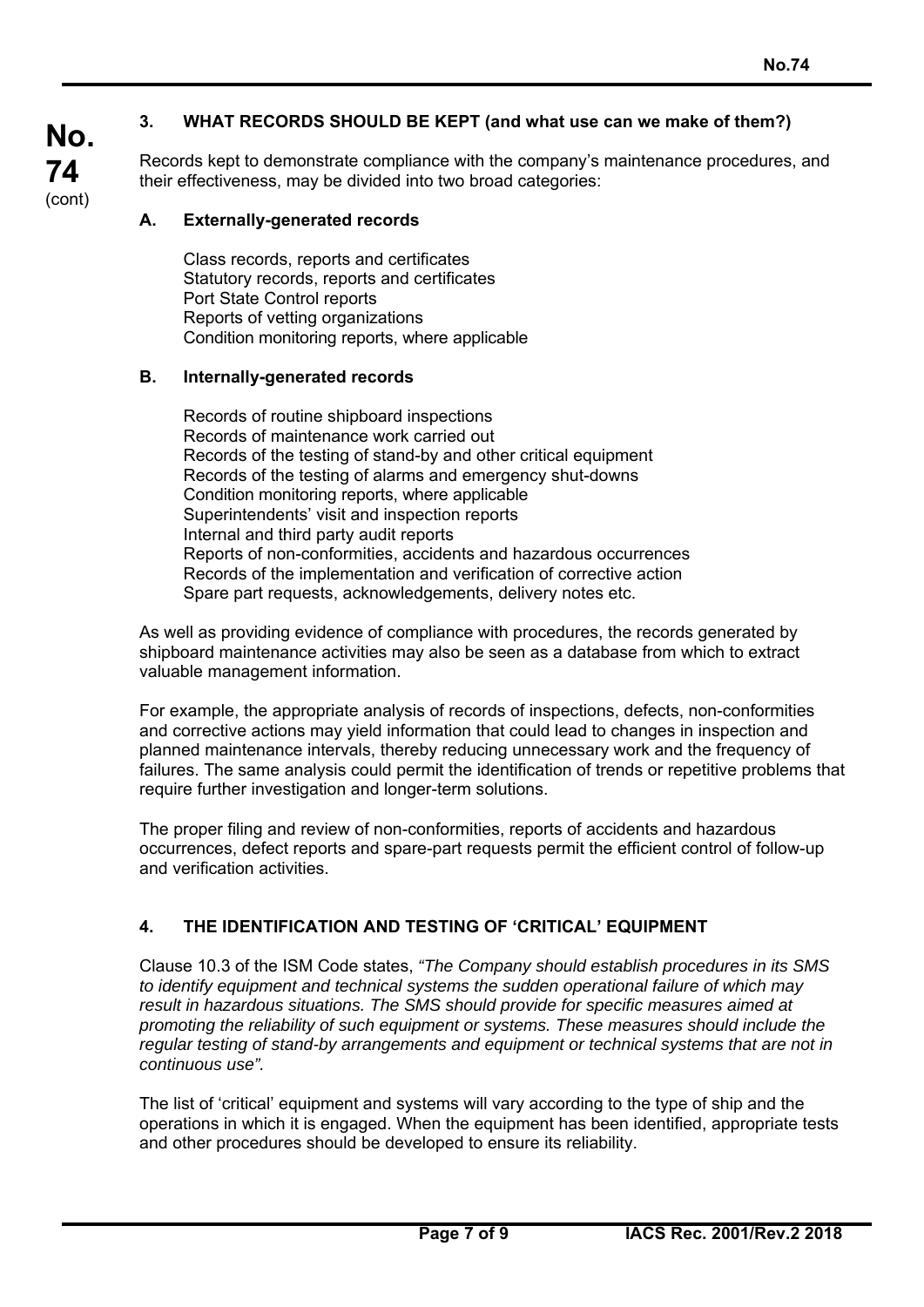**No. 74**  (cont)

On board any ship there may be equipment and systems the sudden operational failure of which may result in hazardous situations, and for which there may be no mandatory requirements. Measures aimed at promoting the reliability of such equipment or systems should be provided.

The testing and maintenance of stand-by and infrequently used equipment should be part of the company's maintenance plan. The following are examples of items to be subjected to inspection and test:

- i) alarms and emergency shutdowns,
- ii) fuel oil system integrity,
- iii) cargo system integrity,
- iv) emergency equipment (EPIRB, portable VHF, emergency steering gear, emergency generator, emergency fire pump, etc.),
- v) safety equipment (portable gas and CO2 detectors, etc.),
- vi) fire-fighting equipment and life-saving equipment,
- vii) generators and batteries,

 $\overline{a}$ 

viii) (pre-arrival and pre-departure tests of) steering gear, main propulsion, telegraphs, etc.